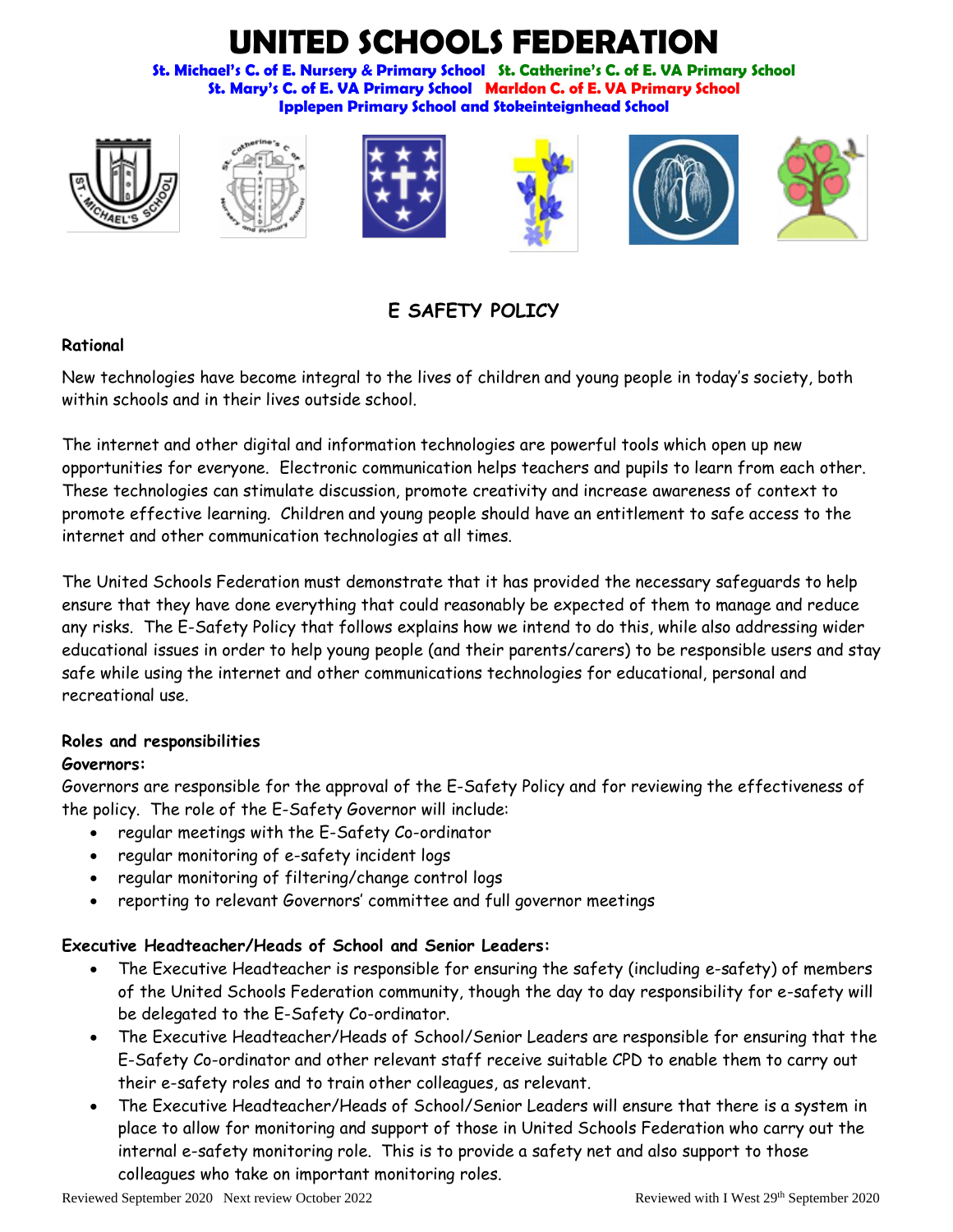- The Heads of School/Senior Leadership Team will receive regular monitoring reports from the E-Safety Co-ordinator.
- The Executive Headteacher and Heads of School are aware of the procedures to be followed in the event of a serious e-safety allegation being made against a member of staff.
- The E-Safety Co-ordinator is the Senior IT Technician.

## **E-Safety Co-ordinator:**

- leads the e-safety committee;
- takes day to day responsibility for e-safety issues and has a leading role in establishing and reviewing the school e-safety policies and documents;
- ensures that all staff are aware of the procedures that need to be followed in the event of an esafety incident taking place;
- provides training and advice for staff;
- ensures that staff are regularly reminded of their duty to control the use of personal devices i.e. (1) that they are protected by a PIN/Password/Fingerprint and encrypted where possible, (2) webmail is not left logged in and (3) that attachments are not opened unless in an emergency (as these download to the telephone);
- ensure that staff are regularly reminded to (a) lock screens when unattended, (b) reference the new Data Protection Act 2018 and GDPR, (c) only open attachments or click on links on emails that they were expecting and if they do not look or feel right to check with the sender by other trusted means (e.g. a telephone call or SMS), and (d) to take additional measures to secure special categories of personal data *(data relating to race/ethnicity, religion, genetics, health, photos, sexual orientation, trade union, political opinions*) by ensuring it is locked away when not in use and is kept on their person when transporting it offsite (when it is in unencrypted form e.g. paper)
	- liaises with the Local Authority;
	- liaises with school ICT technical staff;
	- liases with the school's Data Protection Lead and/or the school's Data Protection Officer
	- receives reports of e-safety incidents and creates a log of incidents to inform future e-safety developments;
	- meets regularly with E-Safety Governor to discuss current issues, review incident logs and filtering/change control logs;
	- attends relevant meeting/committee of governors;
	- reports regularly to the Heads of School/Senior Leadership Team.

#### **Senior IT Technician:**

ICT Technician is responsible for ensuring:

- that the United Schools Federation's ICT infrastructure is secure and is not open to misuse or malicious attack (anti-virus software, spyware, user permission to access server, limit on PC settings);
- that the United Schools Federation meets the e-safety technical requirements outlined in the SWGfL Security Policy and Acceptable Usage Policy and any relevant Local Authority E-Safety Policy and guidance;
- that users may only access the United Schools Federation's networks through a properly enforced password protection policy, in which passwords are changed monthly;
- SWGfL is informed of issues relating to the filtering applied by the Grid that he/she keeps up to date with e-safety technical information in order to effectively carry out their e-safety role and to inform and update others as relevant. Disseminates information monthly, receives up to date newsletters;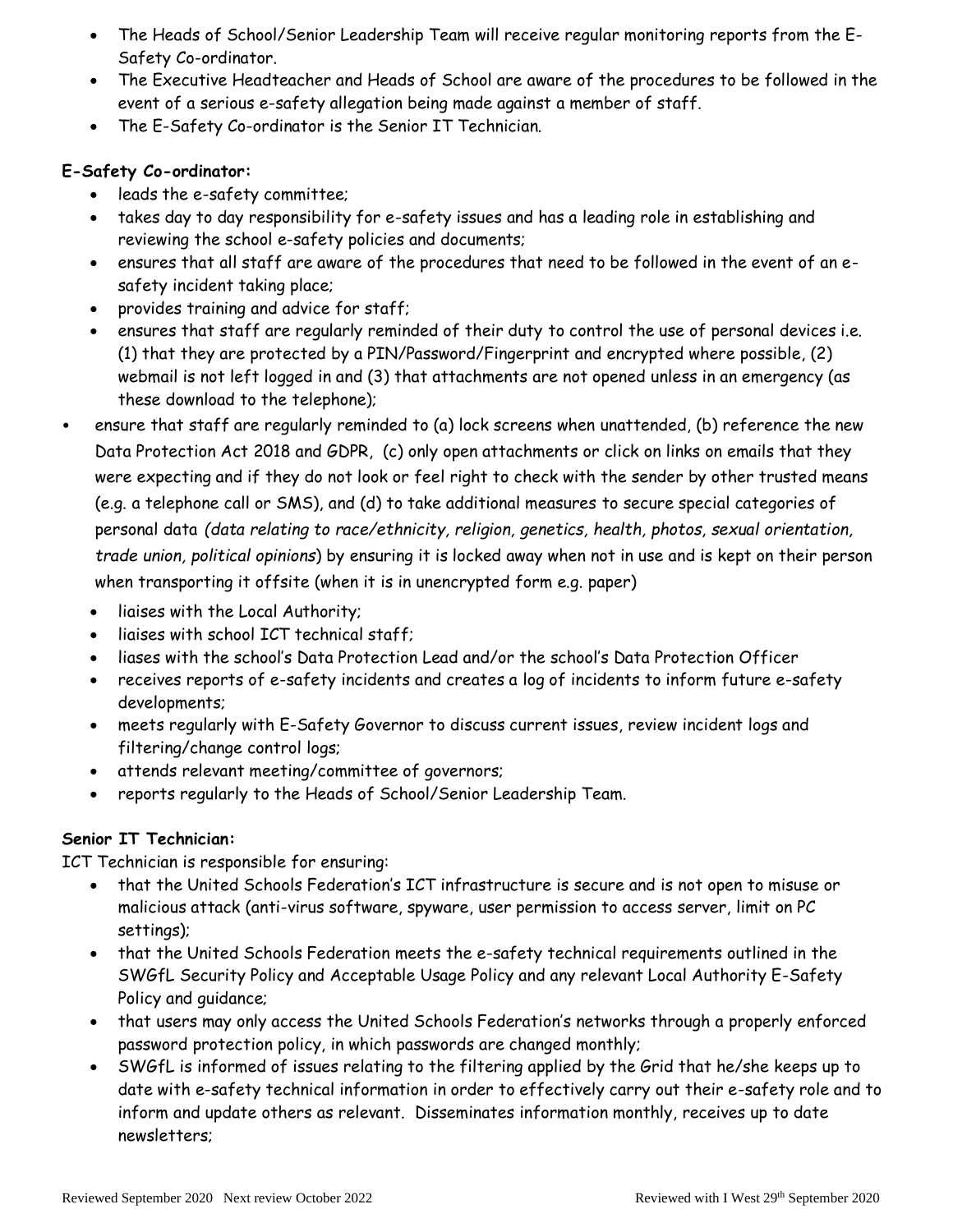- that the use of the network/Virtual Learning Environment (VLE)/remote access/email is regularly monitored in order that any misuse/attempted misuse can be reported to the E-Safety Coordinator/Executive Headteacher/Heads of School/Senior Leaders/ICT Co-ordinator for investigation/action/sanction;
- that monitoring software/systems are implemented and updated as agreed in United Schools Federation policies.

## **Teaching and Support Staff**

are responsible for ensuring that:

- they have an up to date awareness of e-safety matters and of the current United Schools Federation e-safety policy and practices;
- they have read, understood and signed the United Schools Federation Staff Acceptable Use Policy/Agreement (AUP);
- they report any suspected misuse or problem to the E-Safety Co-ordinator/Executive Headteacher/Heads of School/Senior Leaders/ICT Co-ordinator/Class Teacher/Head of Key Stage (as in the section above) for investigation/action/sanction;
- digital communications with pupils (email/Virtual Learning Environment (VLE) should be on a professional level and only carried out using official school systems;
- e-safety issues are embedded in all aspects of the curriculum and other school activities;
- pupils understand and follow the United Schools Federation e-safety and acceptable use policy. Staff are aware of any children who have not, and what this means for their usage of ICT;
- pupils have a good understanding of research skills and the need to avoid plagiarism and uphold copyright regulations – training to be given on copyright regulations;
- they monitor ICT activity in lessons, extra-curricular and extended school activities;
- they are aware of e-safety issues related to the use of mobile phones, cameras and hand-held devices and that they monitor their use and implement current United Schools Federation policies with regard to these devices;
- in lessons where internet use if pre-planned pupils should be guided to sites checked as suitable for their use and that processes are in place for dealing with any unsuitable material that is found in internet searches.

## **Designated person for child protection/Child Protection Officer:**

should be trained in e-safety issues and be aware of the potential for serious child protection issues to arise from:

- sharing of personal data;
- access to illegal/inappropriate materials;
- inappropriate on-line contact with adults/strangers;
- potential or actual incidents of grooming;
- cyber-bullying.

## **E-Safety Committee**

Members of the E-Safety Committee (or other relevant group) will assist the E-Safety Co-ordinator (or other relevant person, as above) with:

- the production/review/monitoring of the United Schools Federation E-Safety Policy/documents;
- the production/review/monitoring of the school filtering policy (if the school chooses to have one).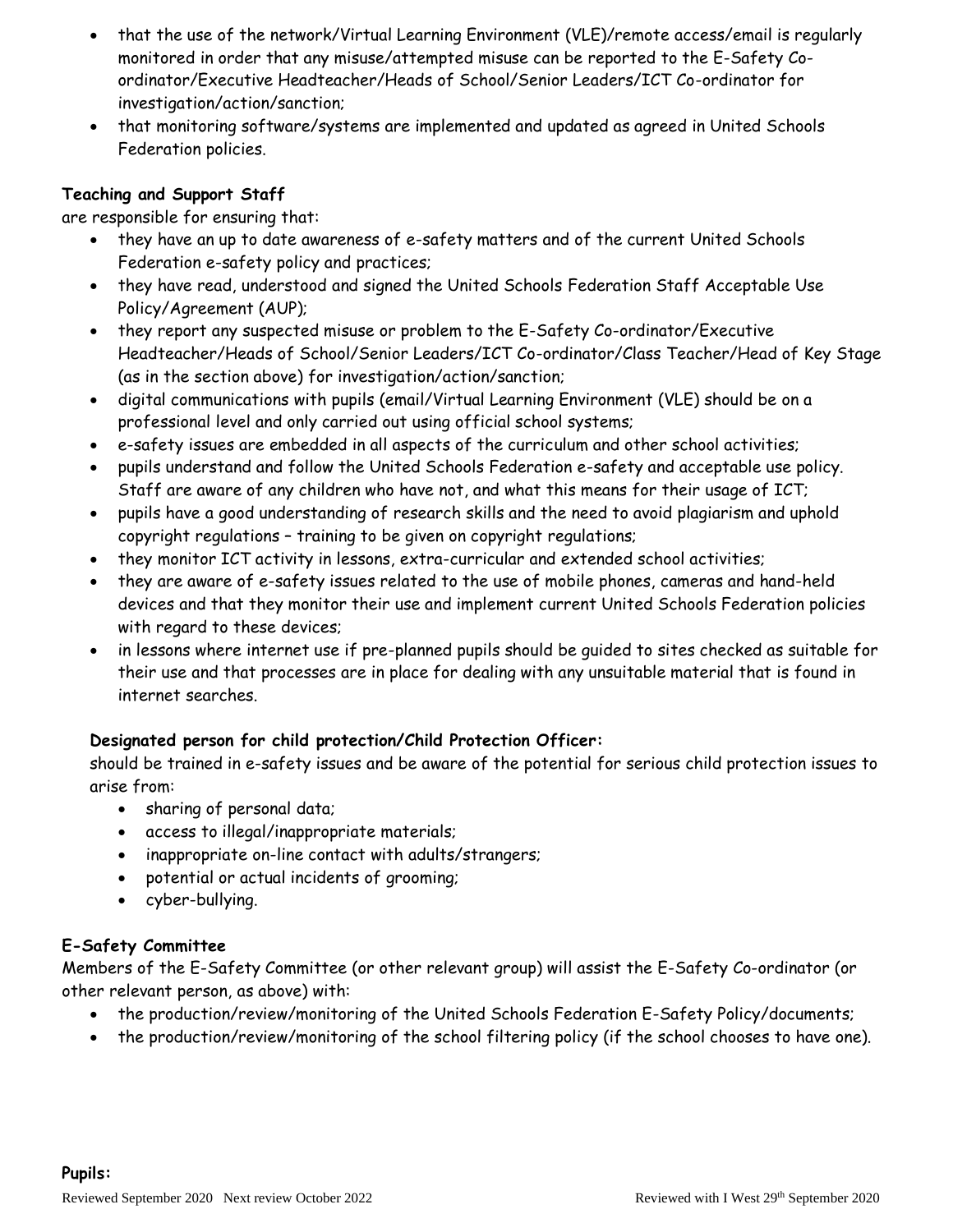- are responsible for using the school ICT systems in accordance with the Pupil Acceptable Use Policy, which they will be expected to sign before being given access to school systems (note – at KS1 it would be expected that parents/carers would sign on behalf of the pupils);
- have a good understanding of research skills and the need to avoid plagiarism and uphold copyright regulations;
- need to understand the importance of reporting abuse, misuse or access to inappropriate materials and know how to do so;
- will be expected to know and understand United Schools Federation policies on the use of mobile phones, digital cameras and hand-held devices. They should also know and understand school policies on the taking/use of images and on cyber-bullying;
- should understand the importance of adopting good e-safety practice when using digital technologies out of school and realise that the United Schools Federation's E-Safety Policy covers their actions out of school, if related to their membership of the school.

#### **Parents/Carers**

The United Schools Federation will, therefore, take every opportunity to help parents understand the importance of e-safety through parents' evenings, newsletters, letters, website and information about national/local e-safety campaigns/literature.

Parents and carers will be responsible for:

- endorsing (by signature) the Pupil Acceptable Use Policy
- accessing the school website/on-line pupil/pupil records in accordance with the relevant United Schools Federation Acceptable Use Policy.

## **Community Users**

Community Users who access school ICT systems as part of the Extended School provision will be expected to sign a Community User AUP before being provided with access to school systems.

## **E-Safety Pupils**

A planned e-safety programme should be provided as part of ICT/PHSE/other lessons and should be regularly revisited – this will cover both the use of ICT and new technologies in school and outside school.

## **Tutorial/pastoral activities**

- Pupils should be taught in all lessons to be critically aware of the materials/content they access online and be guided to validate the accuracy of information.
- Pupils should be helped to understand the need for the pupil AUP and encouraged to adopt safe and responsible use of ICT, the internet and mobile devices both within and outside school.
- Pupils should be taught to acknowledge the source of information used and to respect copyright when using material accessed on the internet.
- Rules for use of ICT systems/internet will be posted in all rooms and displayed on log-on screens.
- Staff should act as good role models in their use of ICT, the internet and mobile devices.

## **E-Safety Parents**

The United Schools Federation will, therefore, seek to provide information and awareness to parents and carers through:

- Letters, newsletters, website, VLE
- Parents' evenings
- Reference to the SWGfL Safe website (note the SWGfL "Golden Rules" for parents).

## **E-Safety extended schools**

Reviewed September 2020 Next review October 2022 Reviewed with I West 29th September 2020 The United Schools Federation will offer family learning courses in ICT, media literacy and e-safety so that parents and children can together gain a better understanding of these issues. Messages to the public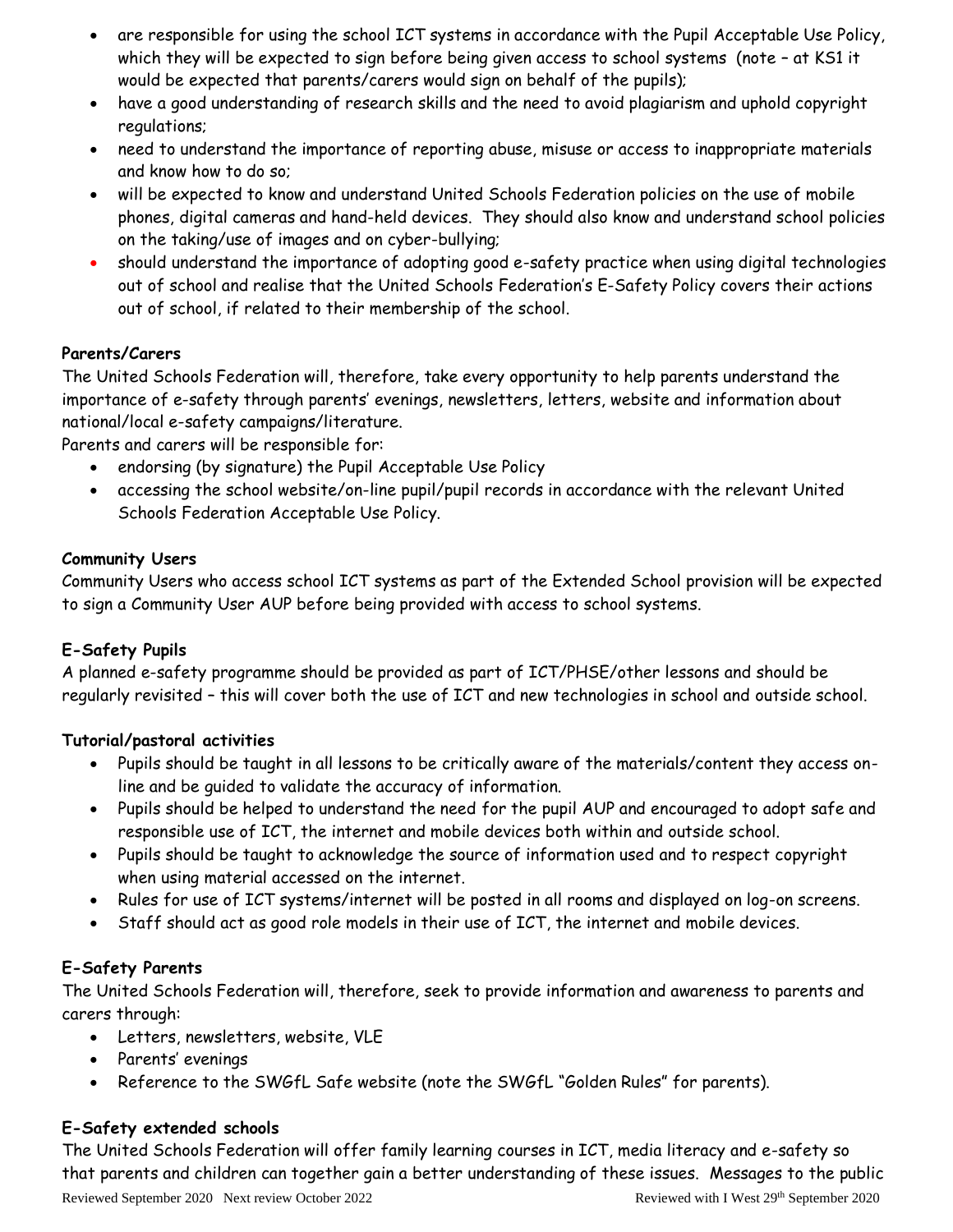around e-safety should also be targeted towards grandparents and other relatives as well as parents. Everyone has a role to play in empowering children to stay safe while they enjoy these new technologies, just as it is everyone's responsibility to keep children safe in the non-digital world.

## **Monitoring**

The United Schools Federation will monitor the impact of the policy using:

- Logs of reported incidents.
- SWGfL monitoring logs of internet activity (including sites visited).
- Internal monitoring data for network activity.
- Surveys/questionnaires of: pupils, parents/carers and staff.

## **Education & Training – Staff**

It is essential that all staff receive e-safety training and understand their responsibilities, as outlined in this policy. Training will be offered as follows:

- A planned programme of formal e-safety training will be made available to staff. An audit of the esafety training needs for all staff will be carried out regularly.
- All new staff should receive e-safety training as part of their induction programme, ensuring that they fully understand the school e-safety policy and Acceptable Use Policies.
- The E-Safety Co-ordinator (or other nominated person) will receive regular updates through attendance at SWGfL/LA/other information/training sessions and by reviewing guidance documents released by BECTA/SWGfL/LA and others.
- This E-Safety Policy and its updates will be presented to and discussed by staff in staff/team meetings/INSET days.
- The E-Safety Co-ordinator will provide advice/guidance/training as required to individuals as required.

## **Training – Governors**

Governors should take part in e-safety training/awareness sessions, with particular importance for those who are members of any committee/group involved in ICT/e-safety/health and safety/child protection. This may be offered in a number of ways:

- Attendance at training provided by the Local Authority/National Governors Association/SWGfL or other relevant organisation.
- Participation in school training/information sessions for staff or parents.

#### **Technical – infrastructure/equipment, filtering and monitoring**

The United Schools Federation will be responsible for ensuring that the school infrastructure/network is as safe and secure as is reasonably possible and that policies and procedures approved within this policy are implemented. It will also need to ensure that the relevant people named in the above sections will be effective in carrying out their e-safety responsibilities.

- School ICT systems will be managed in ways that ensure that the United Schools Federation meets the e-safety technical requirements outlined in the SWGfL Security Policy and Acceptable Usage Policy and any relevant Local Authority E-Safety Policy and guidance.
- There will be regular reviews and audits of the safety and security of United Schools Federation ICT systems.
- Servers, wireless systems and cabling must be securely located and physical access restricted.
- All users will have clearly defined access rights to United Schools Federation ICT systems.
- All users will be provided with a group username and password.
- The "administrator" passwords for the United Schools Federation ICT system, used by the IT Technician (or other person) must also be available to the Executive Headteacher/Heads of School or other nominated Senior Leader and kept in a secure place (e.g. the school safe).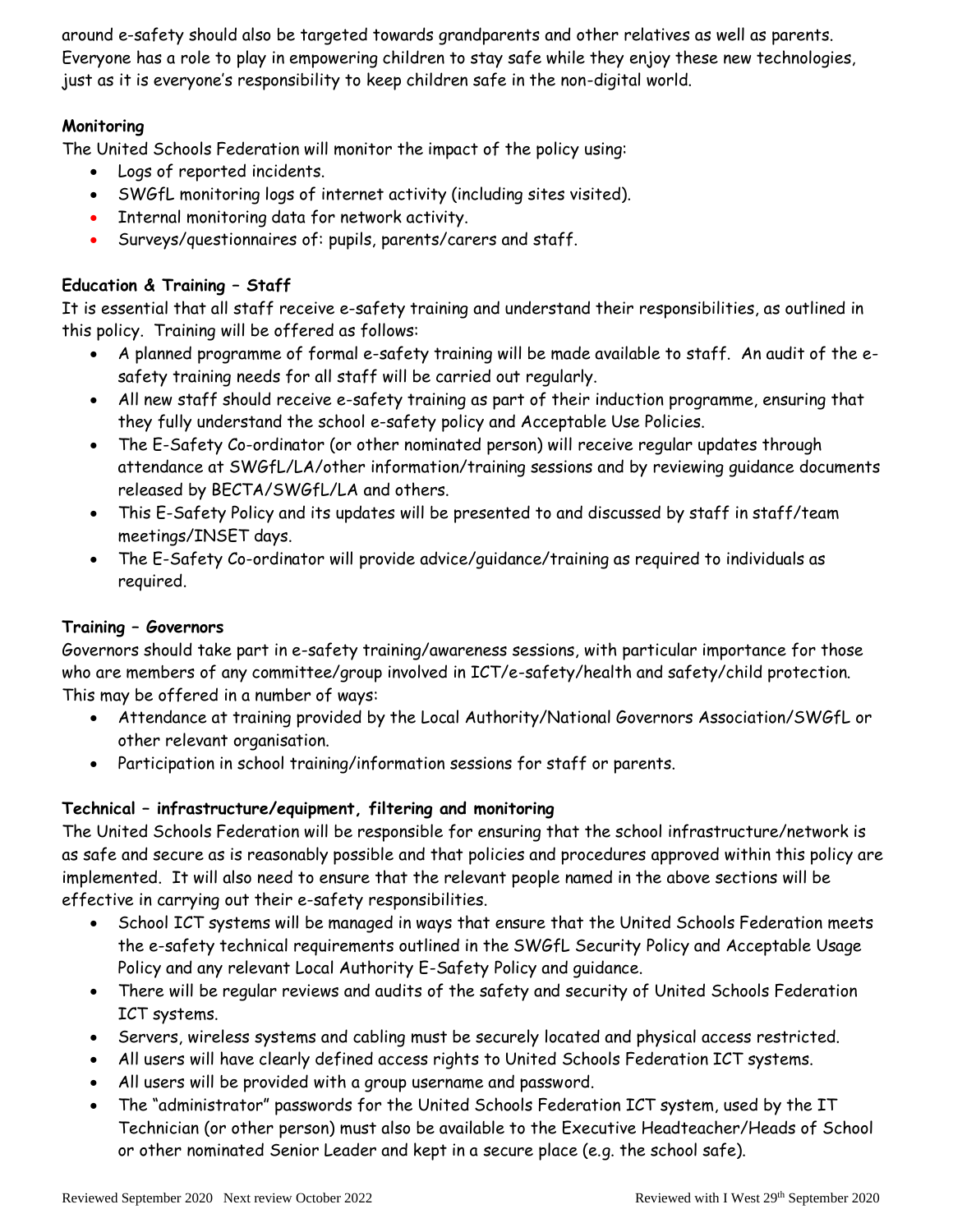- Users will be made responsible for the security of their username and password, must not allow other users to access the systems using their log on details and must immediately report any suspicion or evidence that there has been a breach of security.
- The United Schools Federation maintains and supports the managed filtering service provided by SWGfL.
- The United Schools Federation has provided enhanced user-level filtering through the use of RM SafetyNet and user based filtering.
- In the event of the IT Technician (or other person) needing to switch off the filtering for any reason, or for any user, this must be logged and carried out by a process that is agreed by a nominated senior leader.
- Any filtering issues should be reported immediately to SWGfL.
- Requests from staff for sites to be removed from the filtered list will be considered by the Network if the request is agreed, this action will be recorded and logs of such actions shall be reviewed regularly by the E-Safety Committee.
- School ICT technical staff regularly monitor and record the activity of users on the school ICT systems and users are made aware of this in the Acceptable Use Policy.
- An appropriate system is in place for users to report any actual/potential e-safety incident to the Executive Headteacher/IT Co-ordinator (or other relevant person).
- Appropriate security measures are in place to protect the servers, firewalls, routers, wireless systems, work stations, hand held devices etc. from accidental or malicious attempts which might threaten the security of the school systems and data.
- An agreed procedure is in place for the provision of temporary access of "guests" (e.g. trainee teachers, visitors) onto the school system.
- The school infrastructure and individual workstations are protected by up to date virus software.
- Personal data must not be sent over the internet or taken off the school site unless safely encrypted or otherwise secured.

#### **Curriculum**

E-safety should be a focus in all areas of the curriculum and staff should reinforce e-safety messages in the use of ICT across the curriculum:

- in lessons where the internet use is pre-planned, it is best practice that pupils should be guided to sites checked as suitable for their use and that processes are in place for dealing with any unsuitable material that is found in internet searches.
- Where pupils are allowed to freely search the internet e.g. using search engines, staff should be vigilant in monitoring the content of the websites the young people visit.
- It is accepted that from time to time, for good educational reasons, pupils may need to research topics (e.g. racism, drugs and discrimination) that would normally result in internet searches being blocked. In such a situation, staff can request that the IT Technician (or other relevant person) can temporarily remove specific sites from the filtered list for the period of study. Any request to do so, should be auditable, with clear reasons for the need.
- Pupils should be taught in all lessons to be critically aware of the materials/content they access on line and be guided to validate the accuracy of information.
- Pupils should be taught to acknowledge the source of information used and to respect copyright when using material accessed on the internet.

#### **Use of digital and video images – Photographic, Video**

• When using digital images, staff should inform and educate pupils about the risks associated with the taking, use, sharing, publication and distribution of images. In particular they should recognise the risks attached to publishing their own images on the internet e.g. on social networking sites.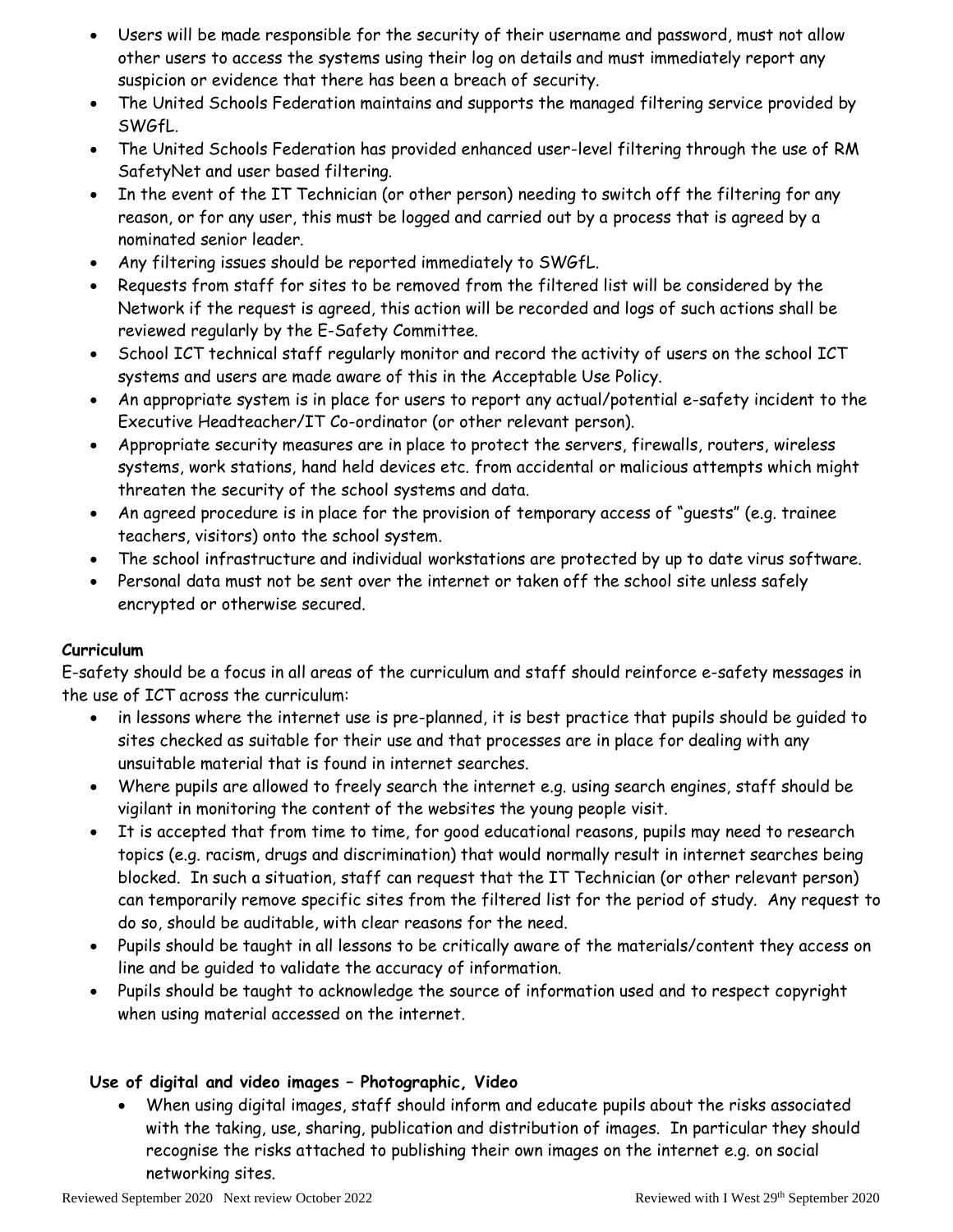- Staff are allowed to take digital/video images to support educational aims, but must follow school policies concerning the sharing, distribution and publication of those images. Those images should only be taken on school equipment; the personal equipment of staff should not be used for such purposes.
- Care should be taken when taking digital/video images that pupils are appropriately dressed and are not participating in activities that might bring the individuals or the school into disrepute.
- Pupils must not take, use, share, publish or distribute images of others without their permission.
- Photographs published on the website, or elsewhere that include pupils, will be selected carefully and will comply with good practice guidance on the use of such images.
- Pupils' full names will not be used anywhere on a website or blog particularly in association with photographs.
- Written permission from parents or carers will be obtained before photographs of pupils are published.
- Pupils' work can only be published with the permission of the pupil, parent or carers.

#### **Data Protection**

Personal data will be recorded, processed, transferred and made available according to the Data Protection Act 2018 and the General Data Protection Regulation which states that personal data must be:

- processed lawfully, fairly and in a transparent manner in relation to individuals;
- •
- collected for specified, explicit and legitimate purposes and not further processed in a manner that is incompatible with those purposes; further processing for archiving purposes in the public interest, scientific or historical research purposes or statistical purposes shall not be considered to be incompatible with the initial purposes;
- •
- adequate, relevant and limited to what is necessary in relation to the purposes for which they are processed;
- •
- accurate and, where necessary, kept up to date; every reasonable step must be taken to ensure that personal data that are inaccurate, having regard to the purposes for which they are processed, are erased or rectified without delay;
- •
- kept in a form which permits identification of data subjects for no longer than is necessary for the purposes for which the personal data are processed; personal data may be stored for longer periods insofar as the personal data will be processed solely for archiving purposes in the public interest, scientific or historical research purposes or statistical purposes subject to implementation of the appropriate technical and organisational measures required by the law in order to safeguard the rights and freedoms of individuals;
- •
- processed in a manner that ensures appropriate security of the personal data, including protection against unauthorised or unlawful processing and against accidental loss, destruction or damage, using appropriate technical or organisational measures.

Staff must ensure that they:

- at all times take care to ensure the safe-keeping of personal data, minimising the risk of its loss or misuse;
- use personal data only on secure password protected computers and other devices, ensuring that they are properly "logged-off" at the end of any session in which they are using personal data, or lock their screen (using +L) when temporarily away from their device;
- transfer data using encryption and secure password protected devices.

When using a personal device (e.g. a device which is not owned and managed by the school):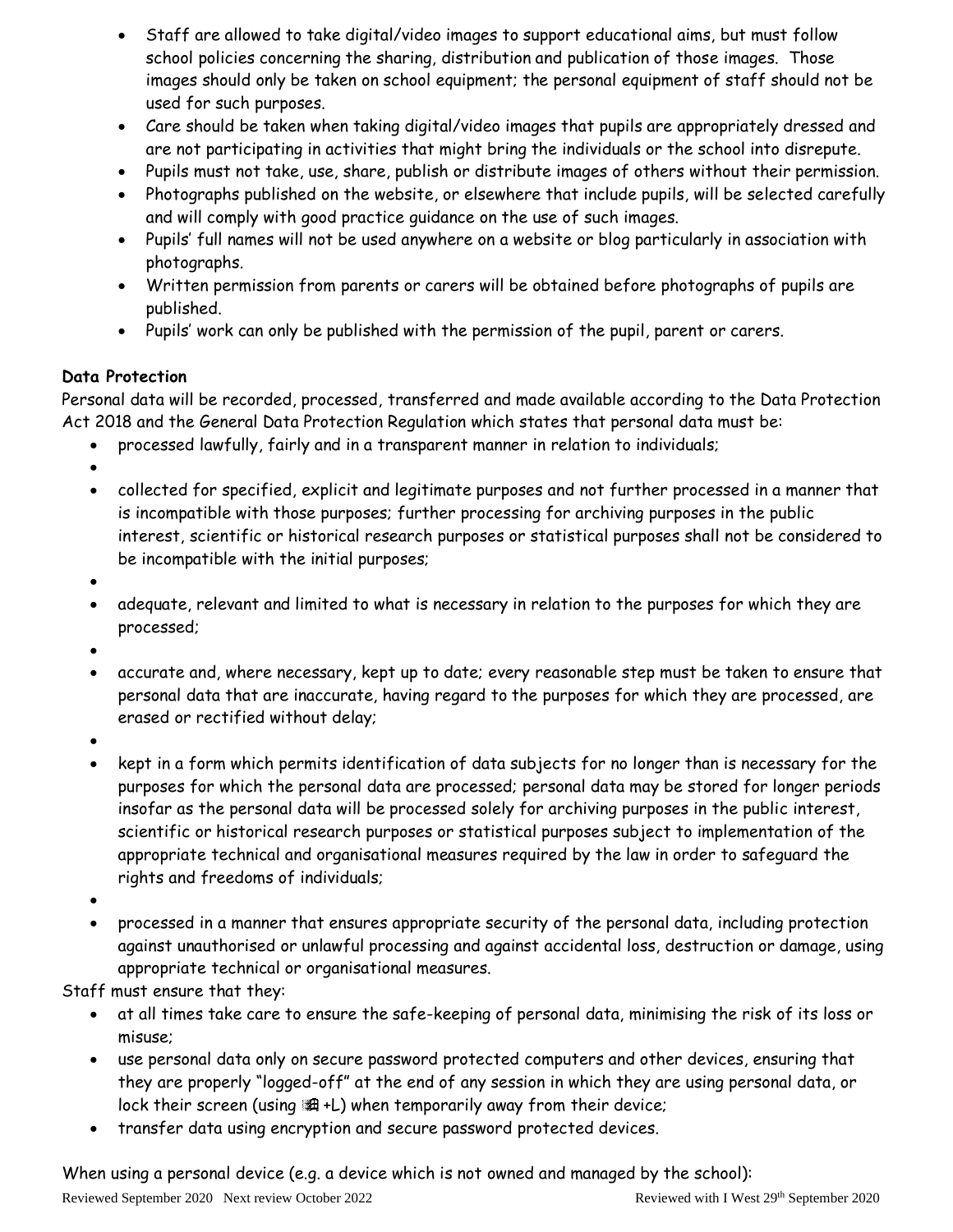- o The device will be protected by a PIN/Password/Fingerprint and encrypted where possible,
- o It will not have school webmail left logged in
- o Attachments on personal devices are not opened unless in an emergency (as these download to the un-managed device).
- o It will not have any school personal data on the personal device, instead it will be worked on, processed and stored the data on the school network or storage systems (e.g. OneDrive, SharePoint)

This policy will be reviewed annually.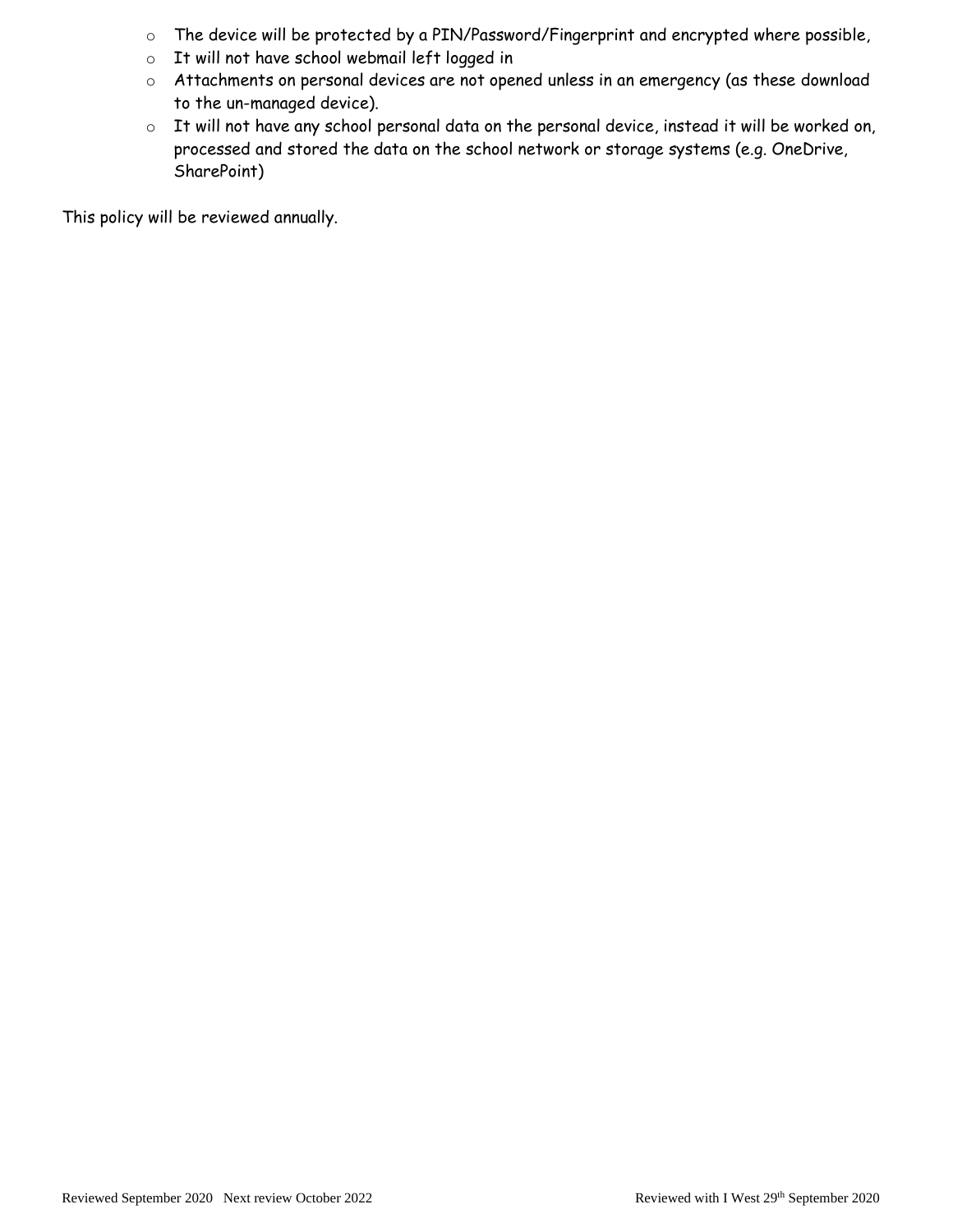#### APPENDIX

## **Staff (and Volunteer) Acceptable Use Policy Agreement (updated Oct 20)**

#### **United Schools Federation Policy**

This Acceptable Use Policy is intended to ensure:

- that staff and volunteers will be responsible users and stay safe while using the internet and other communications technologies for educational, personal and recreational use;
- that ICT systems and users within the United Schools Federation are protected from accidental or deliberate misuse that could put the security of the systems and users at risk;
- that staff are protected from potential risk in their use of ICT in their everyday work.

#### **Acceptable Use Policy Agreement**

I understand that I must use school ICT systems in a responsible way, to ensure that there is no risk to my safety or to the safety and security of the ICT systems and other users. I recognise the value of the use of ICT for enhancing learning and will ensure that pupils receive opportunities to gain from the use of ICT. I will, where possible, educate the young people in my care in the safe use of ICT and embed e-safety in my work with young people.

For my professional and personal safety:

- I understand that the United Schools Federation will monitor my use of the ICT systems, email and other digital communications.
- I understand that the rules set out in this agreement also apply to use of school ICT systems (e.g. laptops, email, VLE etc) out of school.
- I understand that the school ICT systems are primarily intended for educational use and that I will only use the systems for personal or recreational use within the parameters agreed by the United Schools Federation.
- I will not disclose my username or password to anyone else, nor will I try to use any other person's username and password (other than the ICT Co-ordinator/Technician).
- I will immediately report any illegal, inappropriate or harmful material or incident; I become aware of, to either the ICT technician/ICT Co-ordinator or Head of School.

I will be professional in my communications and actions when using school ICT systems:

- I will not access, copy, remove or otherwise alter any other user's files, without their express permission.
- I will communicate with others in a professional manner, I will not use aggressive or inappropriate language and I appreciate that others may have different opinions.
- I will ensure that when I take and/or publish images of others I will do so with their permission and in accordance with the school's policy on the use of digital/video images. I will not use my personal equipment to record these images, unless I have permission to do so. Where these images are published (e.g. on the school website/VLE) it will not be possible to identify by name, or other personal information, those who are featured.
- I will not use chat and social networking sites in school in accordance with the United Schools Federation's policies.
- I will only communicate with pupils and parents/carers using official school systems. Any such communication will be professional in tone and manner.
- I will not engage in any on-line activity that may compromise my professional responsibilities. The United Schools Federation and the Local Authority have the responsibility to provide safe and secure access to technologies and ensure the smooth running of the school:
	- When I use my personal handheld/external devices (PDAs/laptops/mobile phones/ etc) in school, I will follow the rules set out in this agreement, in the same way as if I was using school